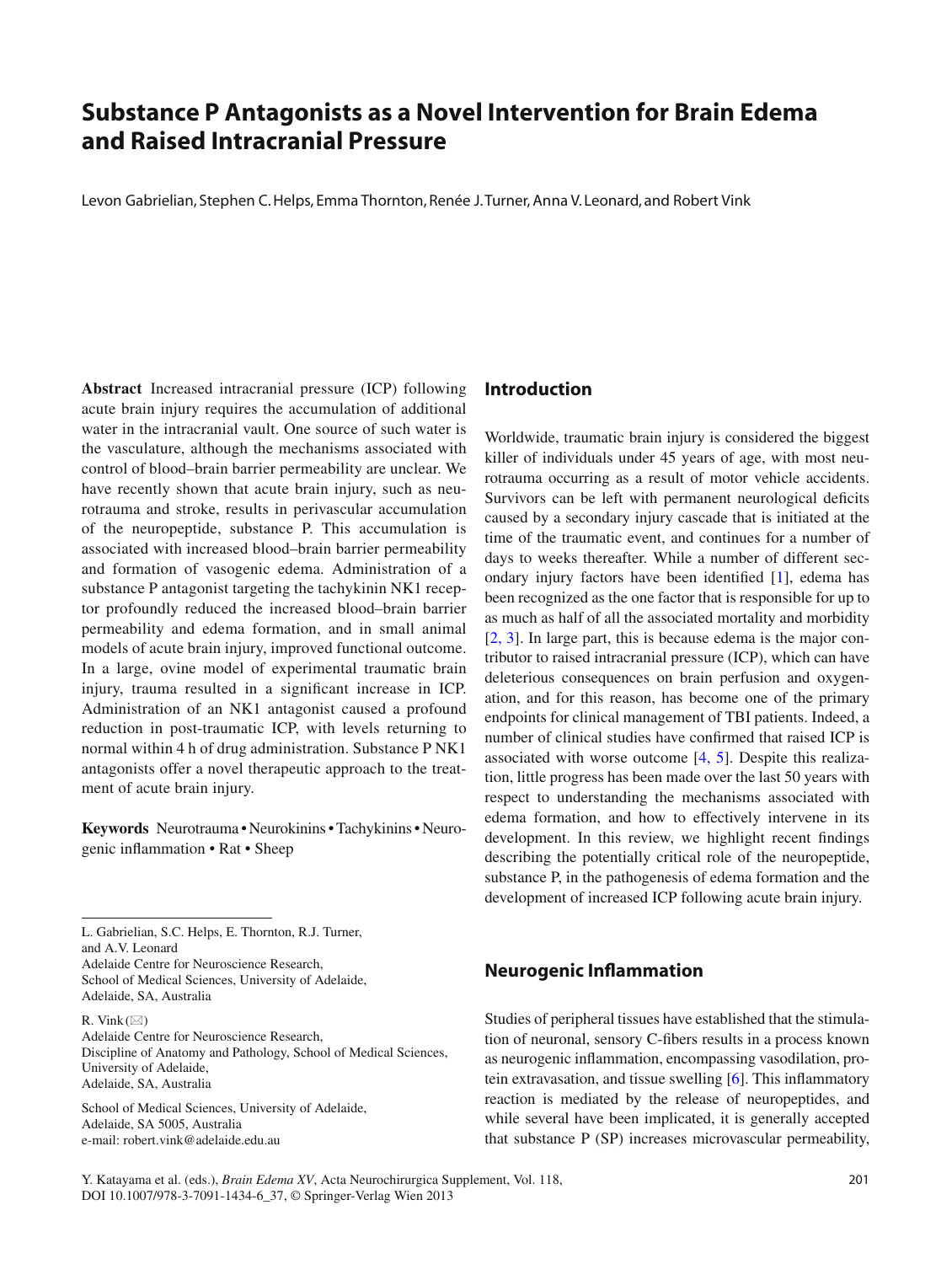leading to edema formation, whilst calcitonin gene-related peptide (CGRP) is an extremely potent vasodilator [7]. Substance P also results in leukocyte activation and mast cell degranulation  $[8]$ , thus supporting an additional role in both innate and specific immune responses. While sensory nerve fibers that contain both CGRP and SP surround essentially all blood vessels, cerebral blood vessels, in particular, appear to receive a dense supply of these nerve fibers.

 Following experimental TBI, there is a generalized increase in brain SP immunoreactivity, which is particularly apparent around the vasculature  $[9]$ , and within pyramidal neurones. Maximum immunoreactivity was present after 5 h and persisted for 24 h before gradually declining. Nonetheless, 3 days after TBI, mRNA for SP was still elevated  $[10]$ . Increased SP immunoreactivity has also been detected following experimental stroke  $[11]$ , and has been recently described in human post-mortem tissue following TBI [12]. In the human tissue, perivascular SP immunoreactivity was often co-localized with positive APP immunoreactivity, suggesting that mechanical disruption of perivascular neurones might be associated with neuropeptide release. The increase in serum SP detected in the first 30 min after experimental TBI supports this view [9], although serum SP levels declined rapidly thereafter, presumably due to rapid proteolysis by nonspecific serum proteases. Notably, inhibition of brain SP breakdown using the angiotensin-converting enzyme inhibitor, captopril, increased SP immunoreactivity  $[13]$ .

#### **The Blood–Brain Barrier and Edema**

 Increased perivascular SP immunoreactivity after TBI was associated with increased extravasation of Evans blue as assessed by confocal microscopy  $[9]$ , suggesting that SP release as part of neurogenic inflammation might be linked to increased blood–brain barrier (BBB) permeability. This was confirmed by studies demonstrating that preinjury depletion of sensory neuropeptides using capsaicin, which would prevent neurogenic inflammation, resulted in a profound attenuation of BBB disruption after experimental TBI [14]. Subsequent studies have shown that post-injury administration of a SP NK1 receptor antagonist, n-acetyl-tryptophan (NAT), attenuated BBB permeability after both TBI  $[9]$  and stroke  $[11]$ . Indeed, the ability of NAT to attenuate BBB dysfunction after TBI was used to establish a dose-response relationship and identify the optimal dose for administration [9].

 Disruption of the BBB was associated with the development of edema, which again was significantly attenuated by pre-injury depletion of sensory neuropeptides using capsaicin  $[14]$ , or by administration of an NK1 receptor antagonist



**Fig. 1** Brain water content 5 h after traumatic brain injury in rats (mean  $\pm$  SEM;  $n = 6$ /group). Injury results in an increase in brain water content that is significantly attenuated  $(p<0.001)$  by neuropeptide depletion prior to injury (capsaicin pre-treatment) or by treatment with an NK1 receptor antagonist (2.5 mg/kg i.v. n-acetyl-tryptophan [NAT]) at 30 min after injury. \*\*\* *p* < 0.001 compared with sham

[9] administered at 30 min after the traumatic event (Fig. 1). Given the presence of the disrupted BBB, edema at the 5-h time point was assumed to be vasogenic in nature, which was confirmed using diffusion-weighted MRI  $[9, 14]$ . Nonetheless, early administration of the NK1 antagonist also significantly attenuated subsequent edema formation, which by 24 h has been shown to be predominantly cytotoxic in nature  $[3, 5]$ . This is consistent with the view that vasogenic edema is permissive for the development of cytotoxic edema  $[5]$ .

 Attenuation of increased BBB permeability and edema formation after TBI with administration of the NK1 antagonist was associated with significant improvements in both motor and cognitive outcome in rats  $[9]$ . In contrast, inhibition of SP breakdown using captopril exacerbated both the histological damage and functional deficits after TBI [13]. The improvements in neurological outcome with administration of NK1 antagonists could be observed even when the compounds were administered up to 4 h after onset of ischemic stroke  $[15]$ , and up to 12 h after TBI  $[16]$ . This improvement in functional outcome was shown to be a class effect of the NK1 receptor antagonists rather than a drug-specific effect  $[16]$ , thus confirming that the observed changes were dependent on activation of the SP NK1 receptor. A similar improvement in functional outcome to that observed with the NK1 antagonists was noted with pre-injury depletion of the sensory neuropeptides using capsaicin  $[14]$ , supporting the view that neurogenic inflammation plays a central role in the pathophysiology of TBI, and, more specifically, that attenuation of the induced BBB disruption and edema formation is associated with improvements in functional outcome after acute brain injury.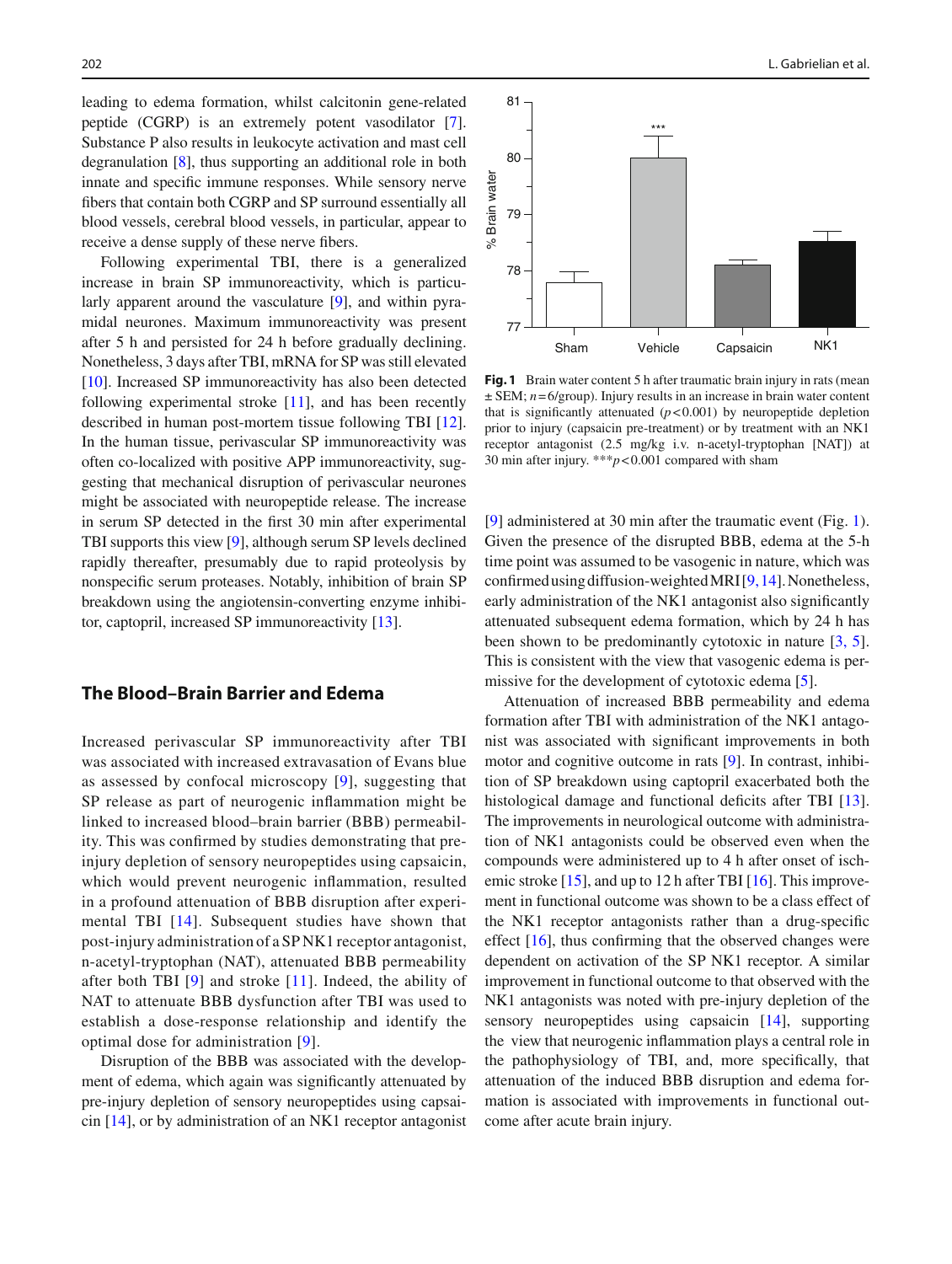### **Effects on ICP**

 Given that SP was integrally involved in edema formation, we subsequently set out to examine the effects of the NK1 antagonists on ICP following TBI. While previous studies of SP in BBB permeability, edema formation, and functional outcome were conducted in rats, we have recently shown that rat models of either diffuse or focal TBI produce inconsistent increases in ICP depending on the presence or absence of mass lesions and/or hypoxia  $[17]$ . Thus, an interventional study examining the effects of NK1 antagonists on ICP was unlikely to be successful in the rat models. Accordingly, we chose to use the ovine, captive-bolt model of injury, which produces more consistent changes in ICP that are temporally similar to those observed in human TBI [18].

 The model uses a humane stunner to accelerate the head of a sheep to induce an impact-acceleration type of injury. Briefly, castrated male Merino sheep  $(45-55 \text{ kg})$  are anesthetized and placed into a prone sphinx position, their body restrained to the table, but leaving the neck and head mobile relative to the body. A captive-bolt stunner armed with a number 17 red charge (model KML; Karl Schermer, Ettlingen, Germany) is then used to induce an impact injury at the midpoint between the left supraorbital process and the left external auditory meatus  $[18]$ . After injury, a calibrated Codman Microsensor ICP transducer was placed through a 2.5-mm burr-hole made at a point 15 mm lateral to the sagittal midline on the ipsilateral side, just in front of the coronal suture. After being inserted into the parenchyma to a depth of 1.5 cm, the probe was attached to a Codman ICP Express monitoring system (Codman and Shurtleff, Raynham, MA, USA), which was linked to an AD Instruments PowerLab® system where the data were post-processed. The burr-hole was sealed using bone wax to prevent CSF leakage and the sheep monitored for 4 h. Sham animals were surgically prepared and ICP monitoring initiated in the absence of any induced brain injury.

 Figure 2 summarizes the ICP 4 h after injury. In sham animals, ICP was typically to the order of 10 mmHg. After injury, there was a marked increase in ICP that by 4 h, was above 30 mmHg. While early increases in ICP (<30 min) may be associated with reactive vasodilatation, the gradual increase in ICP over the ensuing hours is thought to reflect vasogenic edema formation  $[19]$ . The appearance of albumin immunostaining in the sheep brain parenchyma after injury confirms that BBB disruption had occurred at these early time points  $[19]$ , thus supporting the likely presence of vasogenic edema. In contrast to vehicle-treated animals, administration of the NK1 antagonist 30 min after injury resulted in an immediate reduction in ICP, achieving levels



 **Fig. 2** Intracranial pressure in sheep 4 h after traumatic brain injury (mean  $\pm$  SEM;  $n = 6$ /group). Injury results in an increase in ICP that is significantly attenuated  $(p<0.001)$  by administration of an *NK1* receptor antagonist (2.5 mg/kg iv NAT) 30 min after injury. \*\*\* *p* < 0.001 compared with sham

that were not significantly different from sham animals at the 4-h time point.

## **Conclusion**

 The series of experiments summarized herein have shown that increased perivascular SP immunoreactivity after TBI is associated with opening of the BBB and facilitation of vasogenic edema formation. Inhibiting the neurogenic in flammation initiated by the SP release, using either capsaicin to deplete sensory neuropeptides prior to injury or an NK1 receptor antagonist administered after injury, attenuates BBB permeability and edema formation and results in a significant improvement in functional outcome. In a large animal model of TBI, administration of the NK1 antagonist 30 min after injury caused a profound reduction in ICP such that it had returned to normal levels within 4 h of drug administration. While the mechanisms associated with the edema resolution and lowering of ICP are unknown, the reduction in brain water content induced by the NK1 antagonist suggests that water is actively leaving the brain tissue. Whether this effect is mediated through aquaporin channels located on perivascular, astrocytic end foot processes is unknown and requires further investigation. Substance P NK1 receptor antagonists represent a novel, mechanistic-based approach to managing increased ICP after acute brain injury.

 **Acknowledgment** Supported, in part, by the National Health and Medical Research Council (Australia) and the Neurosurgical Research Foundation.